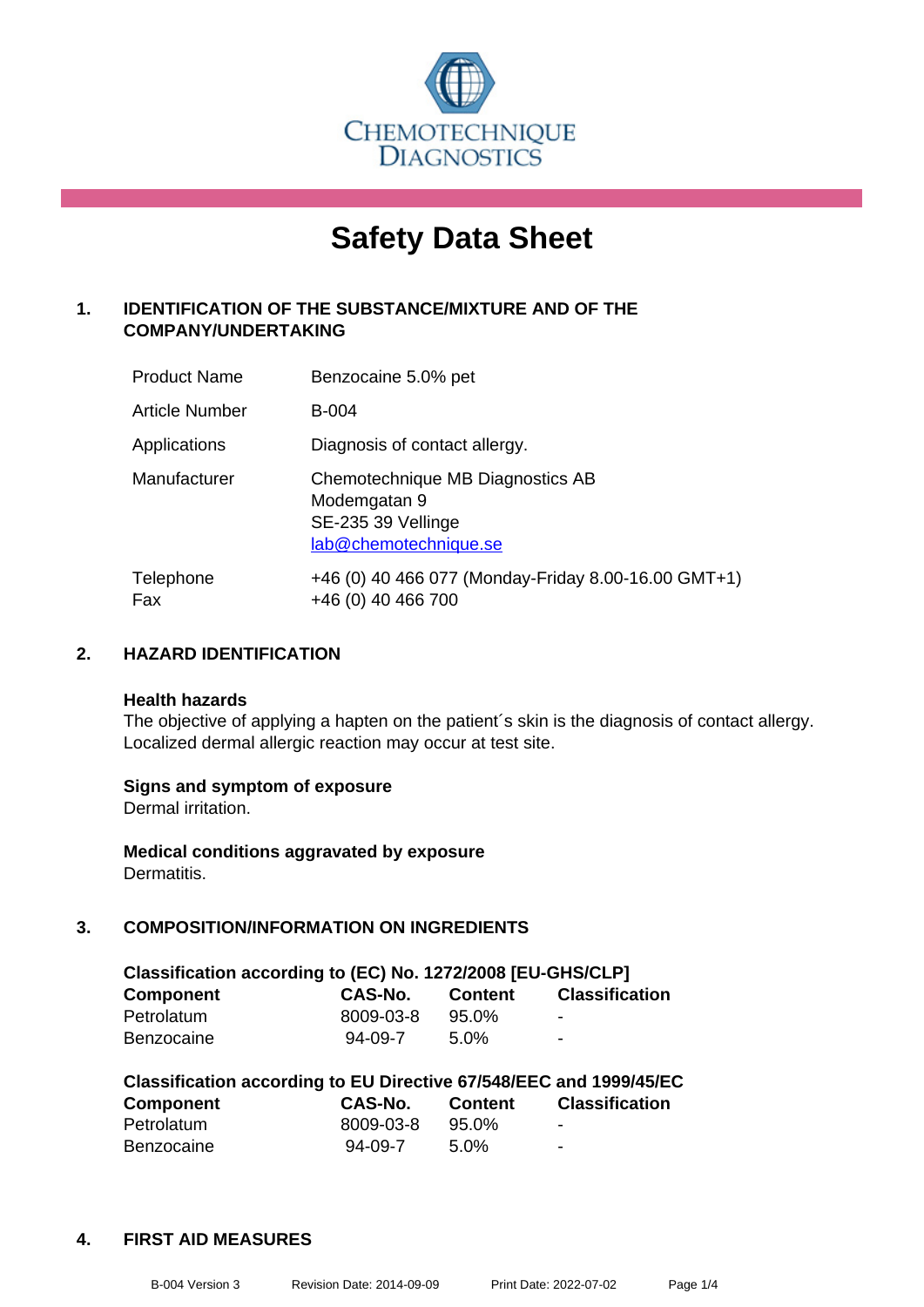#### **Emergency and first aid procedures**

Obtain medical attention.

# **5. FIRE-FIGHTING MEASURES\***

#### **Suitable extinguish media**

CO2, powder or water spray. Fight larger fires with water spray or alcohol resistant foam.

#### **For safety reasons unsuitable extinguishing agents** Water with full jet.

**Special protective equipment for fire-fighters**

Wear self-contained respiratory protective device. Wear fully protective suit.

\*Data is shown for petrolatum only

# **6. ACCIDENTAL RELEASES MEASURES**

**Steps to be taken if material is released or spilled** Contain and place in a closed container.

# **7. HANDLING AND STORAGE**

**Precautions to be taken in handling and storage** Store dark at 5-8 C. Avoid extended exposure to light. FOR EXTERNAL USE ONLY.

#### **8. EXPOSURE CONTROLS/PERSONAL PROTECTION**

**Respiratory protection** Not required.

**Ventilation**

Local exhaust.

**Protective gloves** Disposal gloves.

#### **Eye protection**

Not required with normal use.

#### **Work/Hygienic practices**

Wash hands after each use.

#### **9. PHYSICAL AND CHEMICAL PROPERTIES**

Appearance Ivory White Semi-solid Odour **Odourless** 

Melting point\* 50-55° C Flash point\* >100°C

Boiling point\* No data available Self ignition\* Product does not self ignite.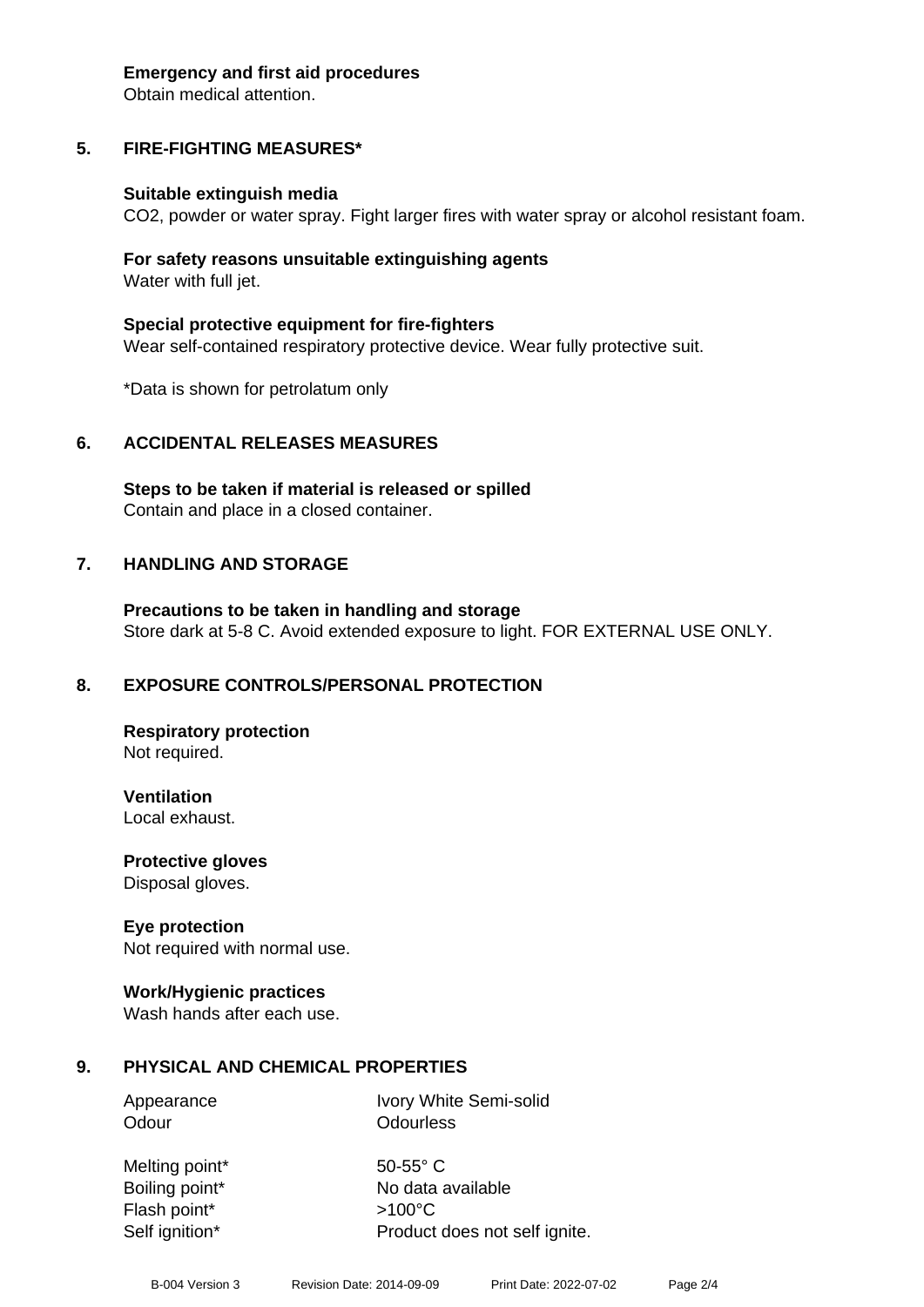Density\* No data available. Solubility in/Miscibility with Water\*

Danger of explosion\* Product does not present an explosion hazard. Insoluble

\*Data is shown for petrolatum only

# **10. STABILITY AND REACTIVITY**

#### **Incompability**

May react with strong oxidizing agents.

#### **Stability**

Stable at recommended storage conditions.

#### **Hazardous byproducts**

Combustion may generate CO, CO2 and other oxides.

# **Hazardous polymerization**

Will not occur.

# **11. TOXICOLOGICAL INFORMATION**

No data available.

#### **12. ECOLOGICAL INFORMATION**

No data available.

#### **13. DISPOSAL CONSIDERATIONS**

**Waste disposal method** Comply with federal, state/provincial and local regulation.

#### **14. TRANSPORT INFORMATION**

Not dangerous goods.

#### **15. REGULATORY INFORMATION**

The classification is according to the latest editions of the EU lists, and extended by company and literature data.

#### **16. OTHER INFORMATION**

#### **Text of H-statements and R-phrases mentioned in Section 3**

Pharmaceutical quality of tested hapten is confirmed by Chemotechnique Diagnostics according to validated analytical methods. Hapten passed test according to GMP standards.